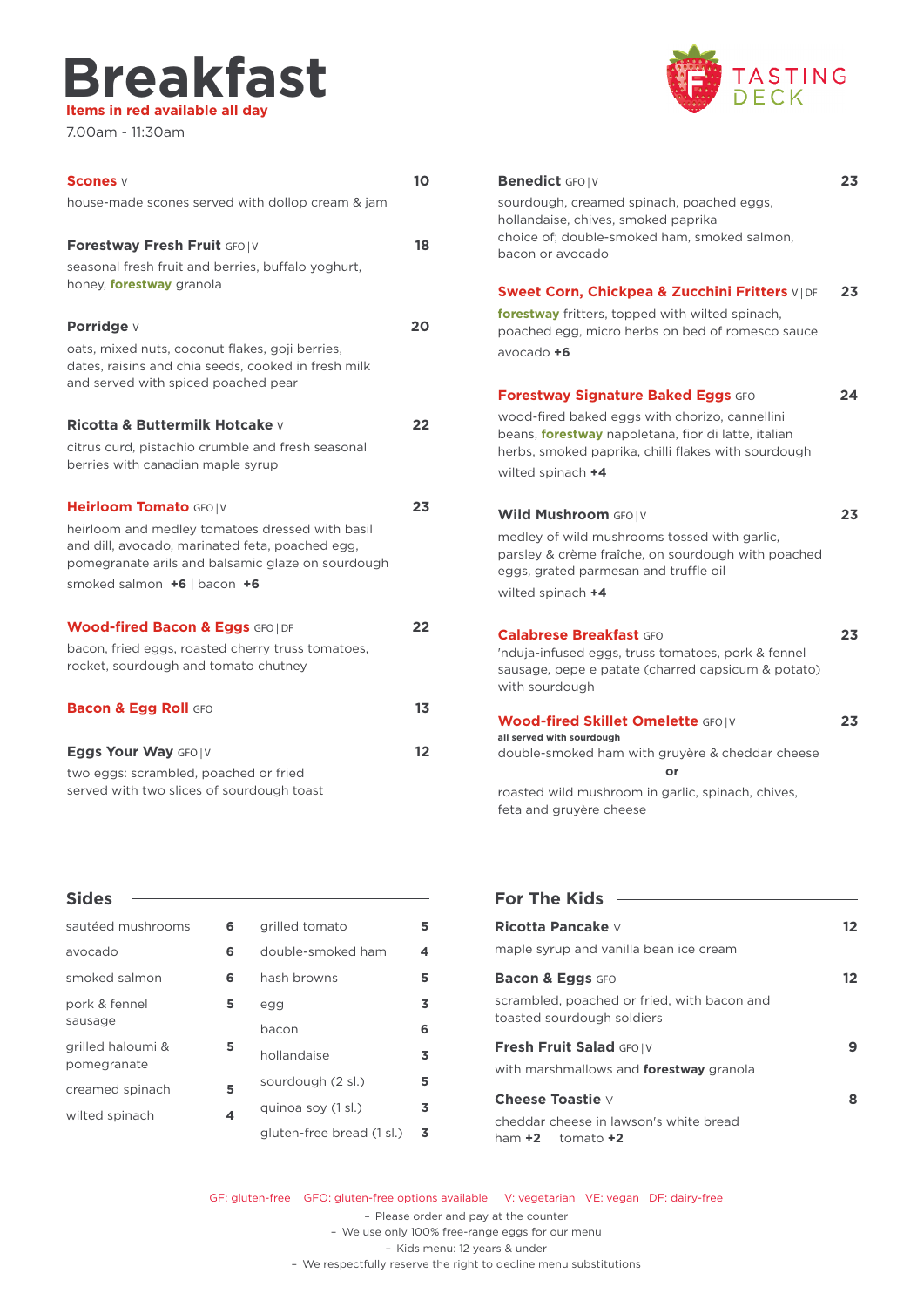# **Lunch**

12.00pm - 3.30pm



| <b>Special of the Day</b>                                                                                                                                                  | priced daily |
|----------------------------------------------------------------------------------------------------------------------------------------------------------------------------|--------------|
| our kitchen's daily creation. please enquire<br>to see what our chef has curated today                                                                                     |              |
| Caesar Salad GFO                                                                                                                                                           | 18           |
| baby cos lettuce, poached egg, shaved<br>parmesan, <b>forestway</b> garlic croutons,<br>prosciutto and <b>forestway</b> caesar dressing<br>chicken $+5$ smoked salmon $+6$ |              |
|                                                                                                                                                                            |              |
| <b>Roasted Aubergine GF</b>                                                                                                                                                | 21           |
| wood-fired eggplant, medley tomato, eschalots,<br>cucumber, chickpeas, pomegranate arils, mixed<br>herbs, tahini and <b>forestway</b> vinaigrette                          |              |
| chicken $+5$   smoked salmon $+6$                                                                                                                                          |              |
| Beetroot Salad GFIVE                                                                                                                                                       | 23           |
| oven-roasted baby beetroot, <b>forestway</b> hommus,<br>quinoa fritter, fried brussel sprouts, lentils, toasted<br>pepitas, pickled cauliflower & carrots, cumin dressing  |              |
| chicken $+5$ smoked salmon $+6$                                                                                                                                            |              |
| <b>Grilled Chicken Wrap GFO</b>                                                                                                                                            | 22           |
| marinated chicken tenderloins, classic tabouli,<br>hommus, and harissa mayo in a spinach wrap<br>served with fries                                                         |              |
| <b>Reuben Sandwich</b>                                                                                                                                                     | 22           |
| forestway slow-cooked beef brisket, sauerkraut,<br>shaved white onion, gruyère, new york pickle, dijon<br>mayonnaise on wholemeal bread, served with fries                 |              |

| <b>Wagyu Burger GFO</b>                                                                                                                  | 22 |
|------------------------------------------------------------------------------------------------------------------------------------------|----|
| forestway wagyu patty, onion two ways, mustard<br>aioli, lettuce, tomato sauce, new york pickles and<br>gruyère. served with fries       |    |
| <b>Vegan Wrap GFO   VE   DF</b>                                                                                                          | 22 |
| crumbed portobello mushrooms, roasted pepe<br>salsa, fresh spinach, and vegan pesto mayonnaise<br>served with beer-battered chips        |    |
| <b>Chicken Fricassee GF</b>                                                                                                              | 30 |
| <b>forestway</b> free-range chicken served with petits<br>pois à la française (french-style braised peas,<br>bacon, and brussel sprouts) |    |
| <b>Seafood Risotto GF</b>                                                                                                                | 35 |
| salmon, mussels, vongole, prawns, chilli,<br>garlic and cherry tomato                                                                    |    |
| <b>Pan-Roasted Salmon Fillet GF</b>                                                                                                      | 33 |
| served with pumpkin purée, roasted pumpkin,<br>toasted pine nuts, currants, chilli, soft herbs, nage                                     |    |
| Spaghetti Gamberi e Broccolini GFOIV                                                                                                     | 30 |
| australian prawns, broccolini, truss cherry<br>tomatoes, spicy gremolata, and a hint of                                                  |    |
| forestway napoletana sauce                                                                                                               |    |
| <b>Veal Marsala GF</b>                                                                                                                   | 32 |
| served with mixed forest mushrooms and<br>potato purée                                                                                   |    |

| <b>For The Kids</b>                                     |                   | <b>Sides</b>       |
|---------------------------------------------------------|-------------------|--------------------|
| Kids' Burger GFO                                        | $12 \overline{ }$ | Wood-              |
| beef patty, cheese, ketchup. lettuce and                |                   | served             |
| tomato optional, served with chips                      |                   | <b>Rocket</b>      |
| <b>Bolognese</b> GFO<br>spaghetti with pork & yeal ragu | $12 \,$           | rocket.<br>and ext |
| <b>Grilled Chicken GFO</b>                              | 12                | Fries G            |
| grilled chicken, served with chips & ketchup            |                   | served             |
| <b>Chicken Nuggets</b>                                  | $12 \overline{ }$ |                    |
| dinosaur nuggets, served with chips & ketchup           |                   |                    |

| <b>Sides</b>                                                                 |    |
|------------------------------------------------------------------------------|----|
| <b>Wood-fired Kumera Sweet Potato GFIVIVE</b>                                | 12 |
| served with yegan aioli                                                      |    |
| <b>Rocket Salad GFIV</b>                                                     |    |
| rocket, shaved parmesan, pear, balsamic glaze,<br>and extra virgin olive oil |    |
| <b>Fries</b> GFOIV                                                           |    |
| served with ketchup                                                          |    |
|                                                                              |    |

GF: gluten-free GFO: gluten-free options available V: vegetarian VE: vegan DF: dairy-free – Please order and pay at the counter – We use only 100% free-range eggs for our menu – Kids menu: 12 years & under – We respectfully reserve the right to decline menu substitutions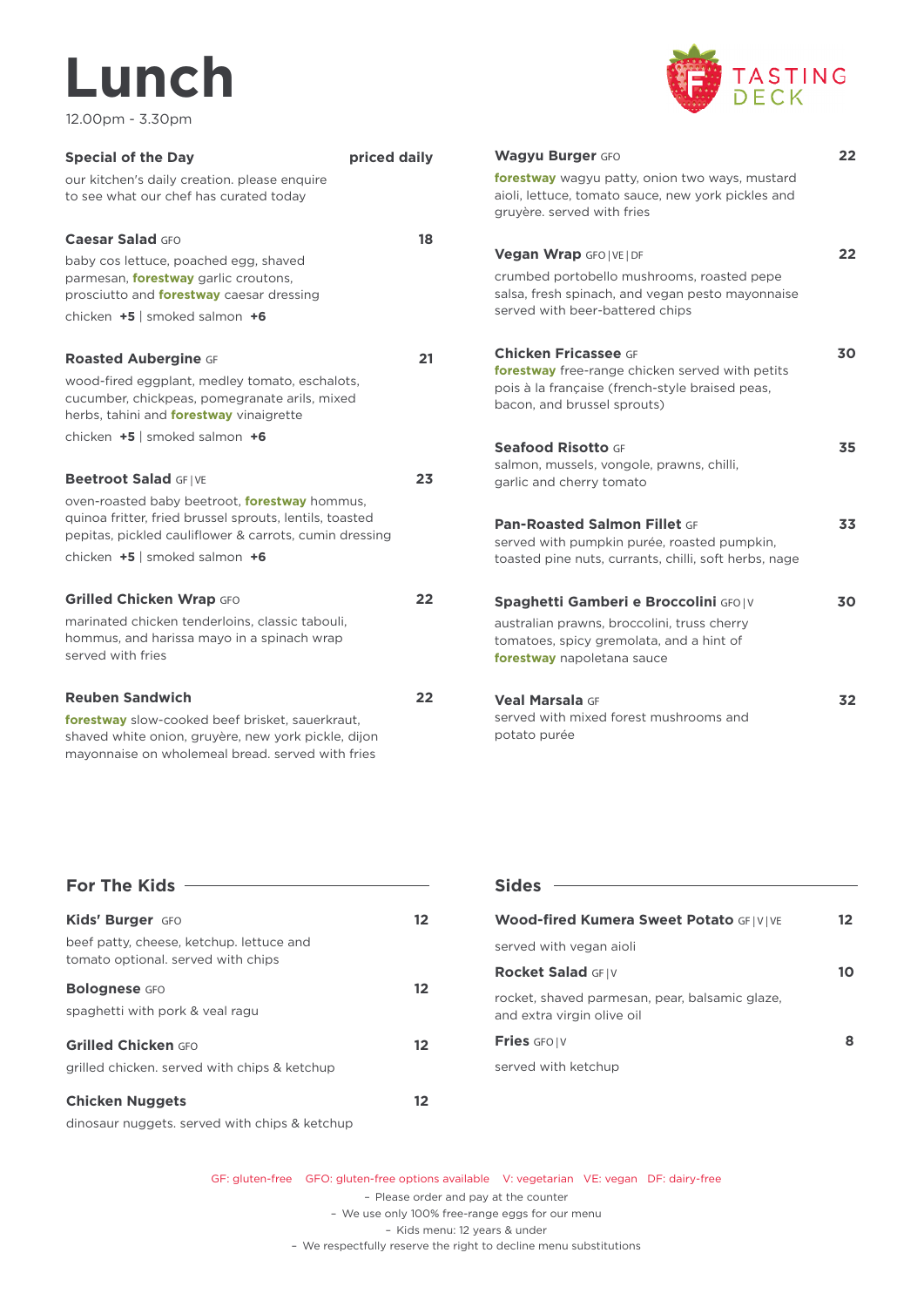## **Dessert Menu**



| <b>Banana Bread GFO</b>                         | 5       | <b>Carrot Slice GF</b>                                 |
|-------------------------------------------------|---------|--------------------------------------------------------|
| fresh banana bread toasted                      |         | gluten-free carrot and \                               |
| hand churned butter +1                          |         | with cream cheese fros                                 |
| $GF +0.5$                                       |         |                                                        |
|                                                 |         | <b>Vegan Chocolate Tart v</b>                          |
| <b>Mango &amp; Coconut Bread</b>                | 5       | sweet potato and coco<br>pecan and maple crust         |
| fresh mango & coconut bread toasted             |         |                                                        |
| hand churned butter +1                          |         | <b>Lemon &amp; Lime Tart</b>                           |
|                                                 |         | baked lemon and lime o                                 |
| Lamington                                       | 4.5     | candied lemon and lime                                 |
| everyone's favourite chocolate and coconut      |         |                                                        |
| covered sponge                                  |         | <b>Apple Crumble Tart</b>                              |
|                                                 |         | vanilla custard, stewed                                |
| <b>Mini Lobster Tail</b>                        | 3.9     | with a crumble topping                                 |
| thin, leafy pastry shell filled with forestway  |         |                                                        |
| chantilly cream                                 |         | <b>Frangipane Tart</b>                                 |
| <b>Apple Turnover</b>                           | 7       | almond cream tart with                                 |
| puff pastry filled with stewed apple and        |         | blueberry or almond ga                                 |
| forestway chantilly cream                       |         |                                                        |
|                                                 |         | <b>Chef's Cake Selection</b>                           |
| <b>Freshly Piped Cannoli</b>                    | 3.9/2.2 | view our dessert cabine<br>pastry chef's selection     |
| luscious cannoli with decadent <b>forestway</b> |         |                                                        |
| cream; mini or large size available             |         | <b>Gluten-Free Orange &amp; /</b>                      |
| chocolate   vanilla   ricotta                   |         | orange syrup cake topp                                 |
|                                                 |         | and candied orange                                     |
| <b>Mini Lemon Meringue Tart</b>                 | 3.9     |                                                        |
| house-made lemon curd topped with               |         | <b>Baked Ricotta &amp; Pear C</b>                      |
| flamed italian meringue                         |         | decadent baked ricotta                                 |
|                                                 |         | diced pear throughout                                  |
| <b>Mini Fruit Tart</b>                          | 3.9     |                                                        |
| crème pâtissière topped with fresh              |         | <b>Strawberries &amp; Cream (</b>                      |
| seasonal berries                                |         | three layers of vanilla sp<br>kirsch syrup, with straw |
| <b>Mini Lemon Tart</b>                          |         |                                                        |
| house-made lemon curd in a light pastry shell   | 3.9     | <b>Date Walnut Loaf</b>                                |
|                                                 |         | with fresh medjool date                                |
| <b>Portuguese Custard Tart</b>                  | 3.9     | baked fresh daily                                      |
| decadent portuguese custard tart, baked         |         |                                                        |
| fresh daily                                     |         | <b>Mixed Berry Cheesecal</b>                           |
|                                                 |         | topped with fresh sease                                |
| <b>Friands GF</b>                               | 4.9     | fresh daily                                            |
| gluten-free friands in your choice of;          |         |                                                        |
| raspberry   blueberry   mango   plain           |         |                                                        |
|                                                 |         | <b>Sides</b>                                           |
|                                                 |         |                                                        |

| <b>Carrot Slice GF</b>                                                                                   | 7 |
|----------------------------------------------------------------------------------------------------------|---|
| gluten-free carrot and walnut slice topped<br>with cream cheese frosting                                 |   |
| Vegan Chocolate Tart VE   GF                                                                             | 7 |
| sweet potato and cocoa tart set on a coconut,<br>pecan and maple crust                                   |   |
| <b>Lemon &amp; Lime Tart</b>                                                                             | 7 |
| baked lemon and lime curd topped with<br>candied lemon and lime zest                                     |   |
| <b>Apple Crumble Tart</b>                                                                                | 7 |
| vanilla custard, stewed apple and cinnamon<br>with a crumble topping                                     |   |
| <b>Frangipane Tart</b>                                                                                   | 7 |
| almond cream tart with either a raspberry,<br>blueberry or almond garnish                                |   |
| <b>Chef's Cake Selection</b>                                                                             | 7 |
| view our dessert cabinet for a slice of our<br>pastry chef's selection of in-store baked cakes           |   |
| Gluten-Free Orange & Almond Cake GF<br>orange syrup cake topped with almond flakes<br>and candied orange | 7 |
| <b>Baked Ricotta &amp; Pear Cake</b>                                                                     | 7 |
| decadent baked ricotta cake with freshly<br>diced pear throughout                                        |   |
| <b>Strawberries &amp; Cream Cake</b>                                                                     | 7 |
| three layers of vanilla sponge soaked with<br>kirsch syrup, with strawberries & fresh cream              |   |
| <b>Date Walnut Loaf</b>                                                                                  | 6 |
| with fresh medjool dates and walnuts,                                                                    |   |
| baked fresh daily                                                                                        |   |
| <b>Mixed Berry Cheesecake</b>                                                                            | 7 |
| topped with fresh seasonal berries, baked<br>fresh daily                                                 |   |
|                                                                                                          |   |

| ice cream     | 2   |
|---------------|-----|
| whipped cream | 0.5 |

GF: gluten-free GFO: gluten-free options available VE: vegan

– Please order and pay at the counter – We use only 100% free-range eggs for our menu – Kids menu: 12 years & under – We respectfully reserve the right to decline menu substitutions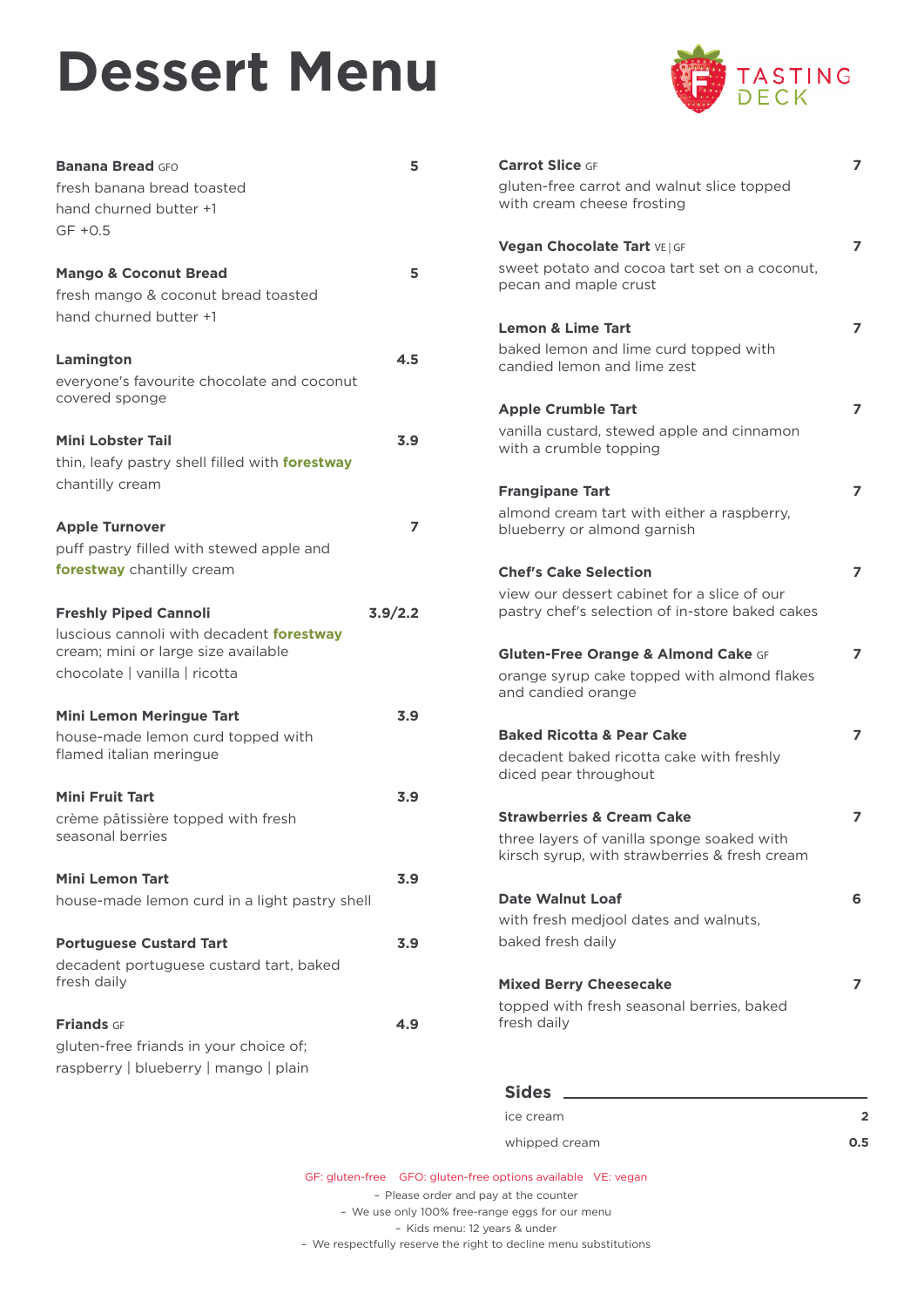### **Drinks** Coffee until 4pm



#### **Separate wine menu available upon request**

| Coffee $-$             |        |
|------------------------|--------|
| vittoria organic beans |        |
| regular                | 3.8    |
| other                  |        |
| prana chai             | 5.5    |
| prana turmeric chai    | 6      |
| mocha                  | 4.5    |
| hot chocolate          | 4.2    |
| italian hot chocolate  | 5      |
| extras                 |        |
| large                  | +1     |
| extra shot/soy/syrup   | $+0.5$ |
| almond milk            | +1     |
| whipped cream          | +1     |
| pat & tony spl blend   | +0.2   |

| <b>Teas</b>                 |     |
|-----------------------------|-----|
| loose leaf la maison du thé |     |
| english breakfast           | 4.5 |
| earl grey                   | 4.5 |
| peppermint                  | 4.5 |
| china jasmine               | 4.5 |
| lemongrass & ginger         | 4.5 |
| chamomile                   | 4.5 |
| green                       | 5.5 |
| chai                        | 4.5 |
|                             |     |

#### **Cold Drinks**

| $+0.5$                           |
|----------------------------------|
| 7                                |
| $+0.5$                           |
| 7.5                              |
| $+0.5$                           |
| 6                                |
| 7                                |
| $+1$                             |
| 4.5                              |
| 4.5                              |
| 4.5                              |
| 4.5                              |
| 2.5                              |
| 4                                |
| sparkling mineral water 1lt<br>ន |
|                                  |

#### **Smoothies Fresh from our bar Banana Oat 9** banana, oat, honey, cinnamon, milk, yoghurt **Forestway Detox DF 10** baby spinach, mint, mango, passionfruit, coconut water **Triple Berry, Watermelon** DF **9** strawberry, almond meal, blueberry, raspberry, agave juice and watermelon **The Healthy Option** DF **12** banana, almond butter, almond milk, salted caramel protein **Orange Nana 10** orange juice, mango, banana, honey, cinnamon

#### **Juices**

#### **Freshly squeezed using forestway premium produce** orange **6**

| apple, broccoli, ginger            | 6 |
|------------------------------------|---|
| watermelon, mint<br>pomegranate    | 6 |
| fruitologist mix                   | 6 |
| house lemonade                     | 6 |
| ruby grapefruit                    | 6 |
| carrot, apple, celery,<br>beetroot | 6 |
| spinach, kale, apple,<br>pineapple | 6 |

#### **For The Kids**

| milky-cino | 1.5 <sub>1</sub> |
|------------|------------------|
| chocy-cino | $\mathbf{p}$     |
| milkshake* | 5                |

#### DF: dairy-free

– Please order and pay at the counter

– Kids menu: 12 years & under

– We respectfully reserve the right to decline menu substitutions

– \*All our milkshakes are made with connoisseur vanilla ice cream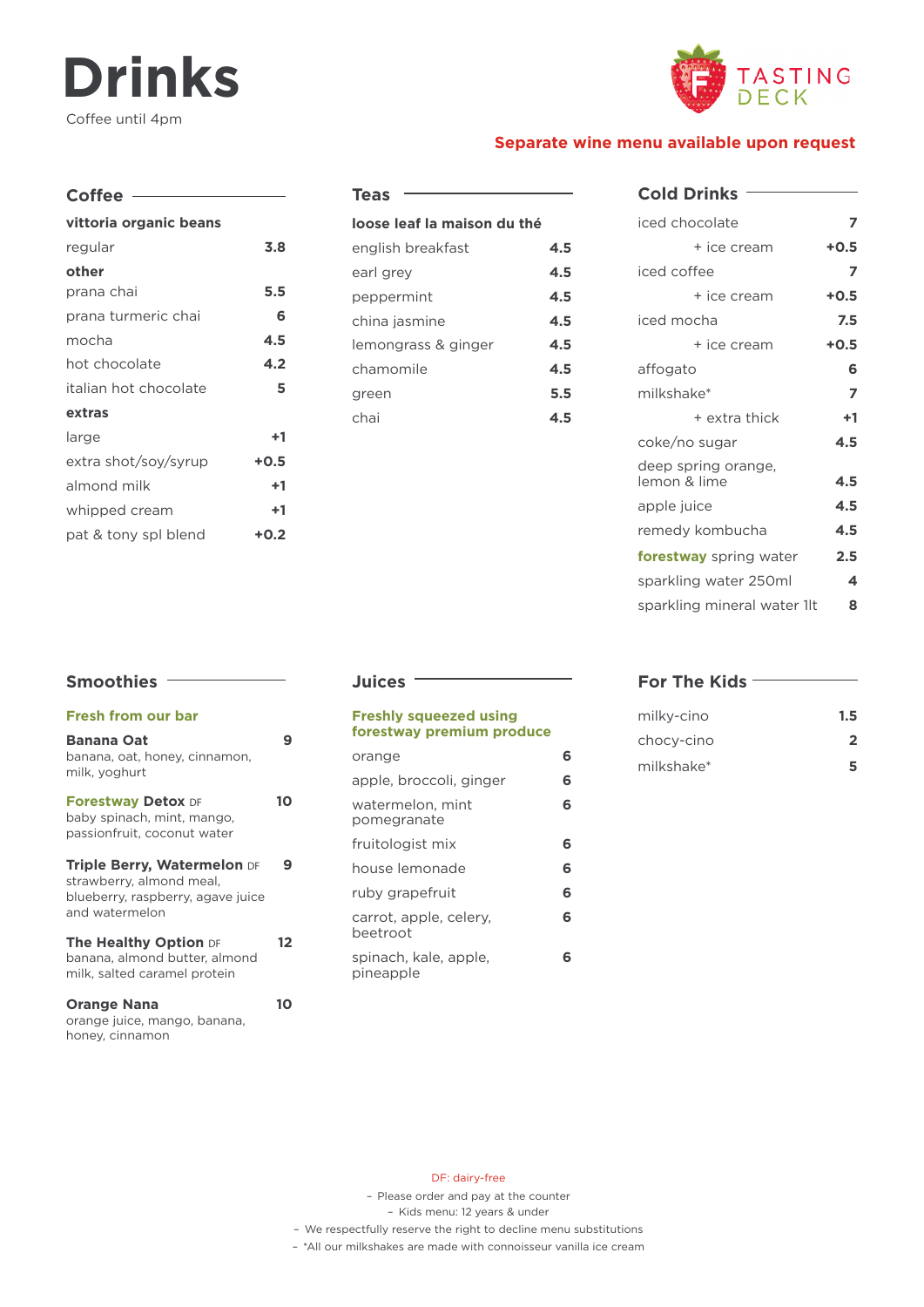

## **Wine List**

## **selected wines from our cellar**

**this is your opportunity to sample different regions and varietals that we have curated in the forestway liquor department, selected daily for our menu**